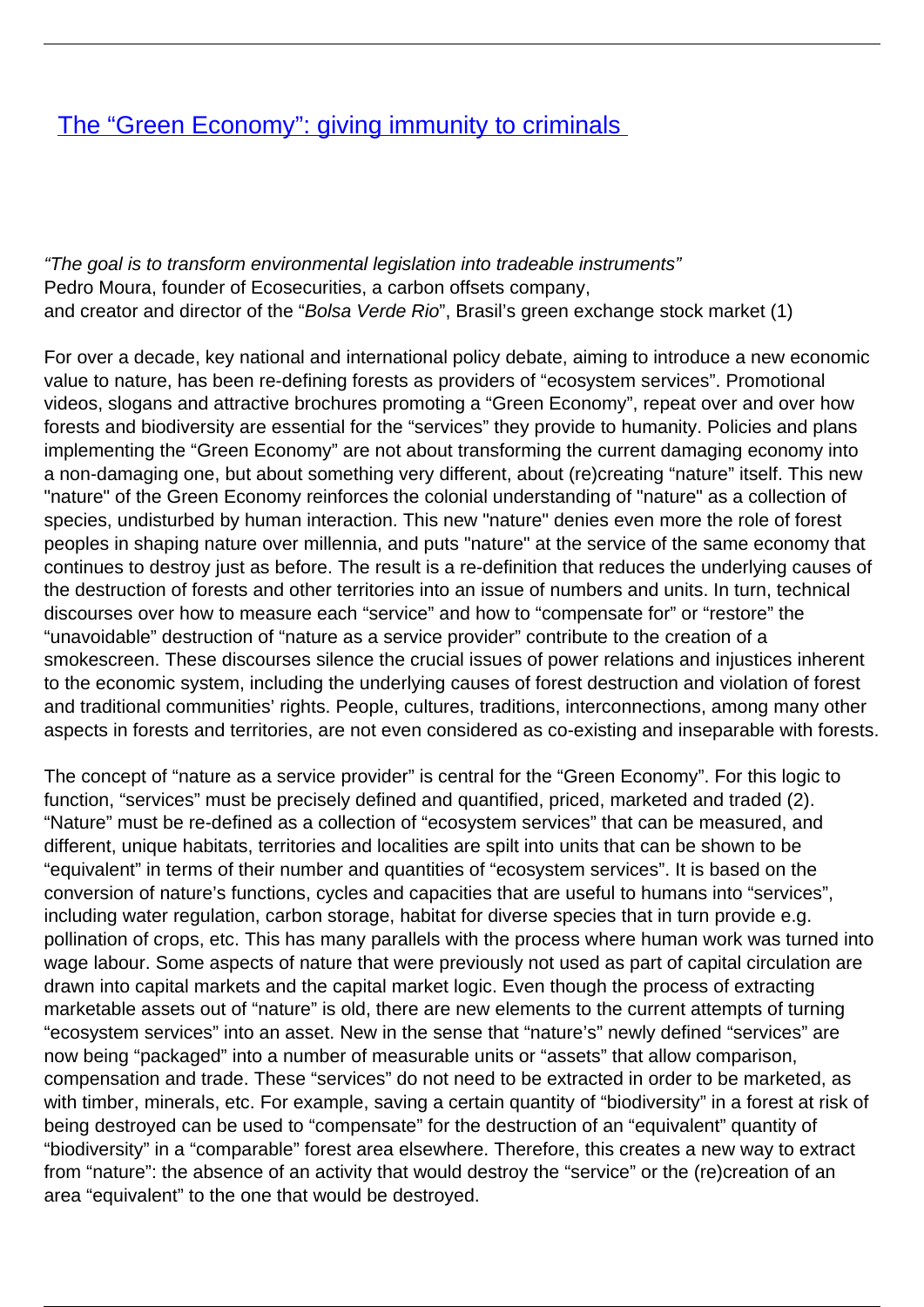This "new economy with nature" is a process that is advancing with persistence and that is pursued by many actors as a means to different, even contradicting, ends. Among these are those actors that truly believe that by quantifying and pricing "nature" it can be saved from destruction, like some academics for example; others, like banks and brokers, have jumped in the boat for making financial gains out of the transactions of the newly created "assets"; the consultancy industry is profiting from this "new economy with nature" which requires many technical documents, certifications and auditing services; corporations in the extractive industries, agribusiness and infrastructure sectors are also powerful actors which directly benefit from this agenda: offering a way out from dealing with the destruction they create while receiving a "green" image for continue business as usual; and so on and so forth. And while some of these ends are advertised and thus publicly known through nice propagandas, others are carefully hidden. However, it is important to acknowledge the diverse agendas of the many actors active in re-defining nature, as considering only some of these motivations can easily prevent us from understanding why this idea has gained such prominence.

Conservation NGOs, ecologists, ecological economists, developmental cooperation agencies and banks, the World Bank and UN agencies have been crucial in assisting with the technical methodologies and delivering the "desired" image of nature. Mechanisms under the "Green Economy", like REDD or biodiversity offsets, are top-down approaches which ensure that the power of how to define "nature", how to "value" it and how to "protect" it remains in the same corporate and state hands that allowed and benefited from its degradation.

Consequently, a crucial point also for these actors (World Bank, UN agencies, conservation NGOs, etc.) is that governments revise their environmental legislation and regulations and create a legal basis for the compensation mechanisms proposed under the "Green Economy". It is evident that, generally, laws with the potential to protect forests and peoples' territories have shown to be easily broken or ignored when powerful interests are in play. Nonetheless, allowing destructive activities to expand legally, that is, without violating any law, exacerbates even further the threats to forests and the people for whom these forests sustain their way of life and provide their livelihoods.

## **Illusive limits: an open door for forest destruction**

Immunity, according to the Oxford dictionary, means "protection or exemption from something, especially an obligation or penalty" (3). The changes to environmental accords, legislation and regulations that introduce compensation mechanisms such as [REDD](http://wrm.us9.list-manage.com/track/click?u=f91b651f7fecdf835b57dc11d&id=d346b757ef&e=f40107181e) or [biodiversity offsets](http://wrm.us9.list-manage1.com/track/click?u=f91b651f7fecdf835b57dc11d&id=3cb0958759&e=f40107181e) – allow governments to limit nature's destruction or pollution while at the same time enabling companies to legally ignore such limits, for example, when offsetting is introduced as one way of "achieving" these limits. In other words, the corporations, financial institutions and other actors behind the destruction of forests, biodiversity and forest peoples' territories are being granted with a type of immunity: an exemption to the criminal acts they are responsible for when their operations destroy forests and territories. In this context, governments revising legislation all over the world are accepting the destruction of "ecosystem services" in areas previously protected, considered as 'critical habitat' or where destruction would have faced significant opposition and criticism - as long as the loss of a specific "ecosystem service" is compensated for elsewhere. Numerous international, national and sub-national initiatives are underway that highlight the diverse approaches that attempt to (re)create nature as a "service provider" (See article of this bulletin "Environmental regulation in the Green Economy").

Besides the legal changes, investment criteria of multilateral banks such as the regional developmental banks or the World Bank also aim to influence environmental legislation. The International Finance Corporation (IFC), the private arm of the World Bank, changed its Performance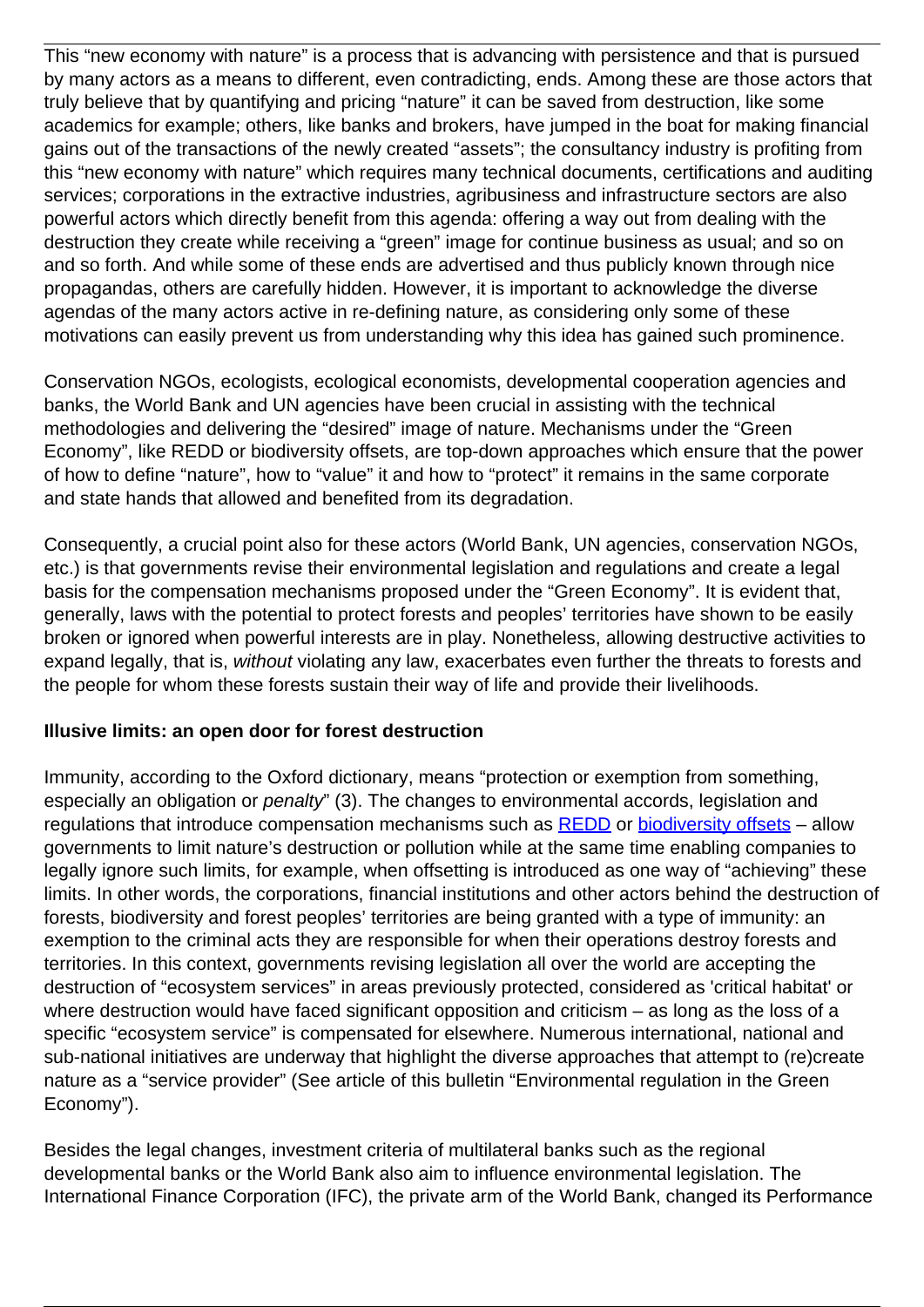Standard Number 6 in 2012. Every company that wants an IFC loan and will destroy what the IFC considers "critical habitat" through its operations has to present a biodiversity offset plan, that is, a plan stating that the destroyed biodiversity will be compensated for elsewhere. With investments in over 100 countries, this "standard" allows the continuation of extractive industries while linking extraction with the (re)creation of nature as a provider of "ecosystem services". This trend also threatens to facilitate extractive industries pursuing operations in protected areas.

## **Why is this transformation so crucial now?**

The limits imposed by existing environmental legislation have increasingly become a problem for corporations to continue "business-as-usual", either for carrying out their activities or for keeping their image intact. While on the one hand, companies and industries demand action to ease access to remaining areas of interest to them, an increasing part of society demands limits to the continued destruction. For politicians and investors, offsets are therefore an instrument that helps them out of a dilemma: citizens increasingly demand limits on destruction and pollution and call for the restoration of already damaged territories. At the same time, corporations demand that such limits not interrupt their business unduly and that such limits can be ignored where they would restrict corporate expansion. Legislation and regulation including offsets makes this possible: A company can ignore the limit in one place while pretending to comply with the limit through purchase of an offset credit. Environmental laws that include limits at the same time as they include the instrument to legally ignore such limits by promising "conservation", "compensation" or "restoration" elsewhere are therefore the logical consequences.

What is crucial to recognise is that the "new economy with nature" is synonymous to an increased corporate and market control over territories since the "ecosystem service" certificates being sold need to be "protected". REDD projects and plans have shown how very often these first blame forest loss – and thus the loss of the carbon stored in the forest - on peasant and forest communities while the corporations and government policies really responsible for large-scale deforestation continue unabated. Consequently, many denunciations of evictions, restrictions on communities' use of their traditional forests, and even increase of pollution and deforestation in the quest of "protecting" the new "asset" are a result of projects that proclaim to reduce forest destruction (4). Besides, every offset project, apart from having an impact at the offset site, is also allowing the continuation of another destructive activity somewhere else, therefore impacting and grabbing land from yet another locality and territory. It is therefore equally crucial to monitor and denounce the effects for the forest and traditional communities on the ground.

Another crucial consequence for communities or community groups in resistance to the "Green Economy" is that these legal changes result in affected communities losing the possibility of bringing "environmental/territorial criminals" to court: When the law itself allows a company to exceed legal limits to pollution or destruction as long as additional "protection" or "re(creation)" is ensured elsewhere, such excess pollution or destruction is no longer an offence. In a nutshell, the right to ignore a legal limit can be bought. This, in turn, translates into another push to aggravate the grabbing of more territories, allowing corporate control. This new form of territorial grab through compensation measures, however, might be more difficult to grasp, because it does not require ownership or property rights to the land itself or the trees or biodiversity. It is about protecting "ecosystem services" that are converted into "asset-units". And if (the absence of) an activity that would otherwise have harmed the "services" is what creates the asset, there has to come regular control and surveillance to make sure the activity remains absent – nature's "services" need to remain intact over a long period of time or the compensation loses its validity! And these new "assets" being "protected" are located in territories of peasant and forest communities, not on land